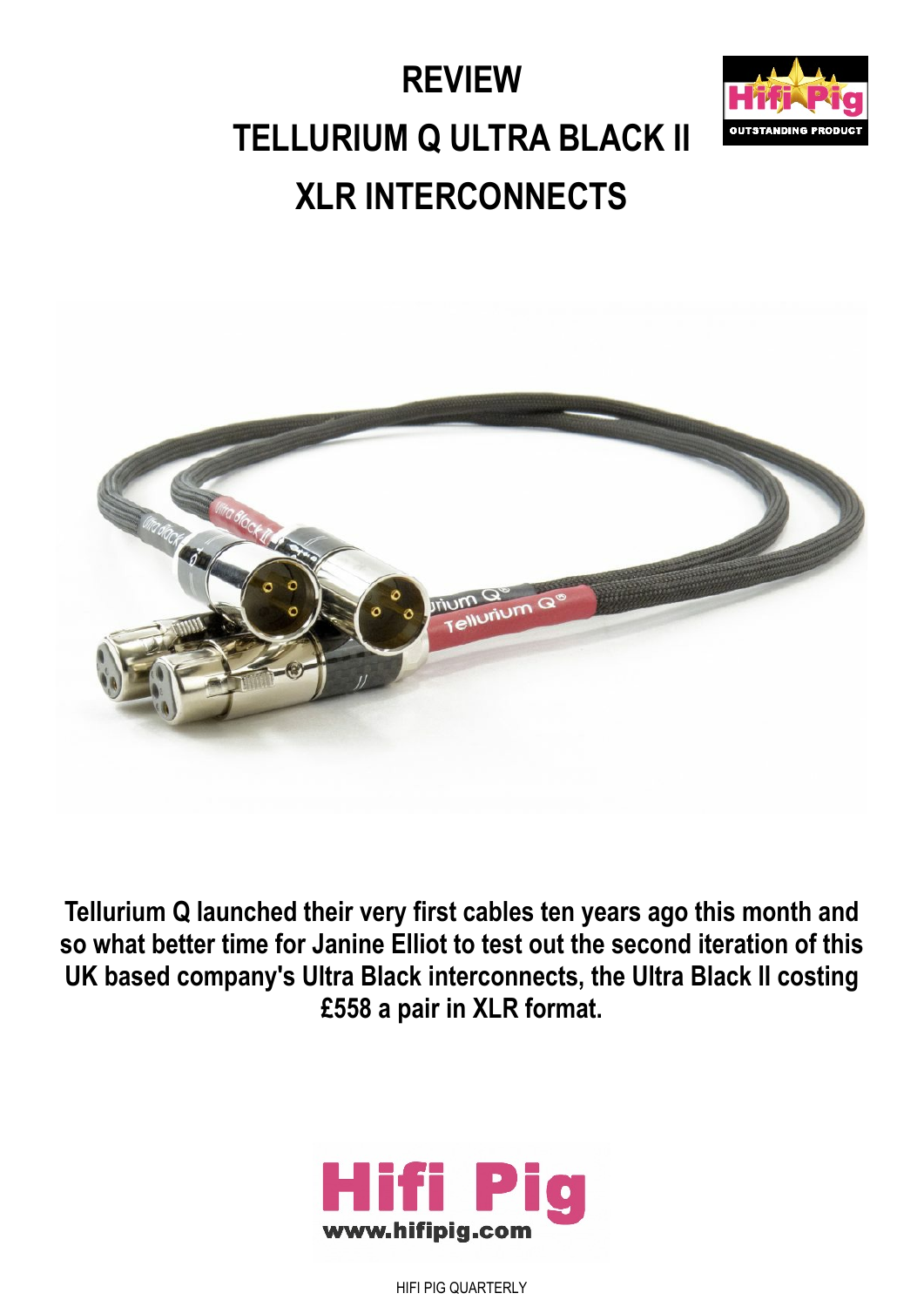### **TELLURIUM Q ULTRA BLACK II XLR INTERCONNECTS**



Geoff Merrigan of Tellurium Q is very protective over the content of his cables at Tellurium Q. Their design and components remain a mystery to everyone except him and his UK based team. Geoff believes you should just listen to them and judge them for yourself without being inundated with blurb about their inner workings. All he will say is that his cables are unique; "The things we look at in developing a cable are not what people would expect". Even the excellent XLR plugs on the model for review here are made to Tellurium Q's own specification with three levels of plating, and solder chosen for its acoustic transparency. When making new products they are put into studios and then friends to audition before they ever go to market, and every component is chosen because it is the very best for the particular quality bracket (more on that later). Similarly, Geoff doesn't take reviews for granted and is always nervous about the outcome, though he needn't have worried about this one.

On asking Geoff what was better about the Ultra Black II interconnect over its predecessor the Ultra Black he simply sent me both cables so that I could listen to the two and hear the difference for myself. That was a great opportunity for me to experience some great chemistry from this ex-industrial chemistry student. Training in material science, Geoff turned to cable manufacturing exactly 10 years ago. Certainly, Geoff puts a lot of magic into his cables as they have been raved about by reviewers and the company achieved the Queen's Award for Enterprise in 2018. This second version of the cable, the Ultra Black II, is nothing like its predecessor, indeed, the only reason it carries the name to the next level is because it fits in the same quality bracket, the Ultra Black being mid-range with the Silver range tops and Blue the starter range and with each range designed for matching with particular levels of products. The Ultra Black range prides itself on being a natural and transparent series "that allows an incredible lifelike reproduction for use in a well-balanced system to simply unlock what the system can do". The loudspeaker cable bearing the same name looks nothing like the interconnect, their big link being, as Geoff says "The minimizing of phase distortion, inherent in all cables. This is because all cables act as filters and add their own amplitude and

phase characteristics". Tellurium Q aims to remove this; "We are primarily focused on removing the smearing of frequencies through a timing shift and by doing this you get better clarity and transparency".

Reducing the filtering effect is not an easy task, and when making cables Geoff needs to consider everything going into construction including multiple stranded conductors of slightly differing materials and various dielectric materials and geometries. Attention to detail also includes the solder, plating thicknesses and even consideration as to specifying what chemicals should or should not be included in a plating bath. The process of soldering (temperature etc) also varies depending on which cable is being made. He, like many others including myself, doesn't like silver solder, but he has found an ideal solder that doesn't contain silver or lead. Geoff has discovered that the shininess of the silver used in the connectors varies, commenting "A shiny finish is less conductive because of the additives used in order to make it shiny" and so the silver used in the cables appears matt. Tellurium Q wants to engineer as clear and phase-neutral a path for the signal as possible and to preserve the original signal phase relations as much as is possible.

The loudspeaker version of the Ultra Black is indeed an exceptional cable, so just how good would the XLR interconnect version be...I wanted to find out. My main system comprises two XLR cable paths; one between my Krell KPS 20i CD and Music First Audio pre, and the other cable between the pre and the Krell KAV250a power amp, the cables consisting of top Nordost and Ecosse cables respectively. They work a treat, so the Tellurium Q would need to be pretty damn good to get my vote. Whilst both Ultra Black and Ultra Black II look totally different (apart from the plugery) I would be in for a surprise just how different the two cables would sound. To do that I would need to spend several hours listening to the earlier model followed by the new. This all became a very enjoyable few weeks for me listening to Saint-Saëns, Tangalgo, Holst, and Pink Floyd amongst others.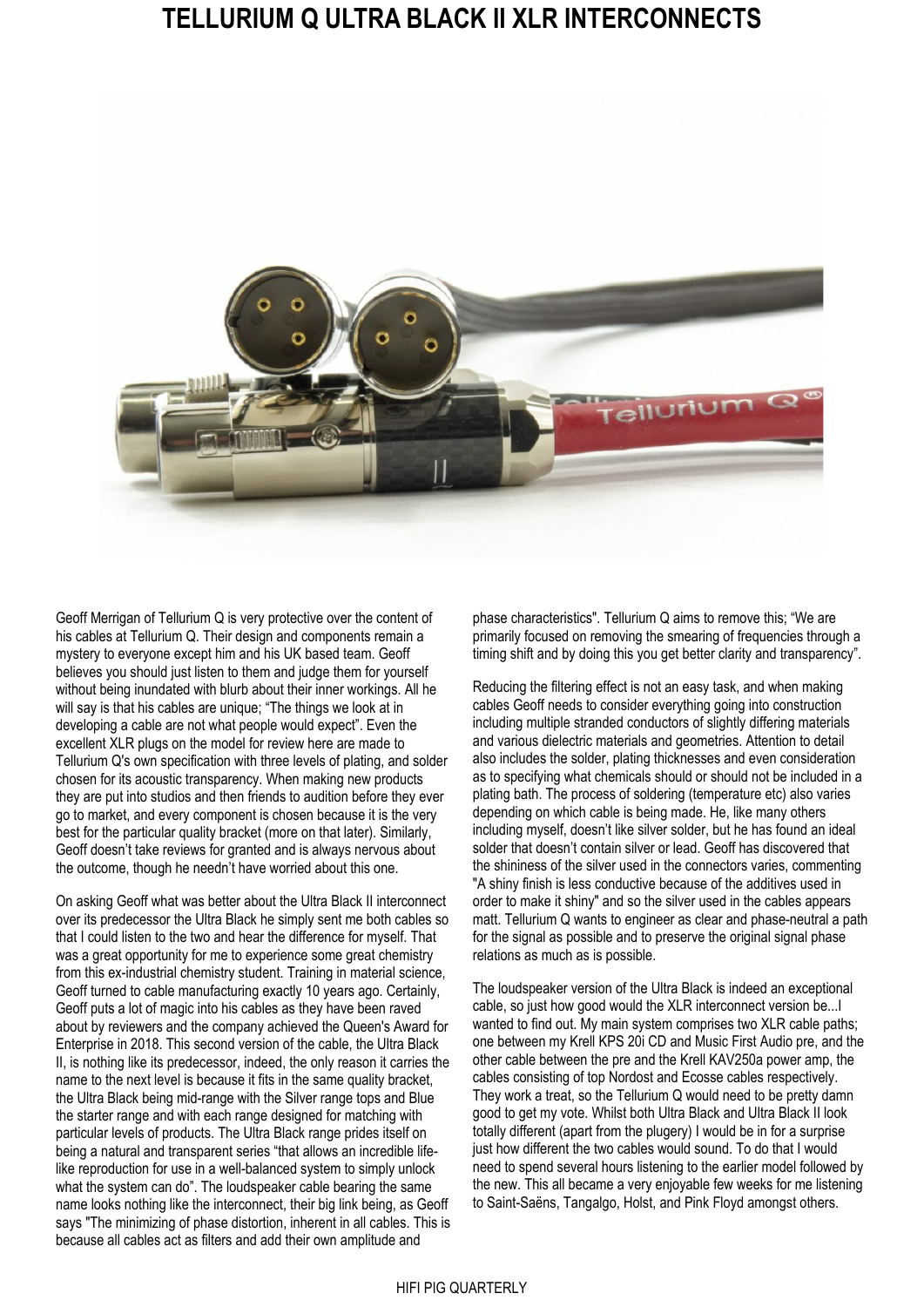# **TELLURIUM Q ULTRA BLACK II XLR INTERCONNECTS**

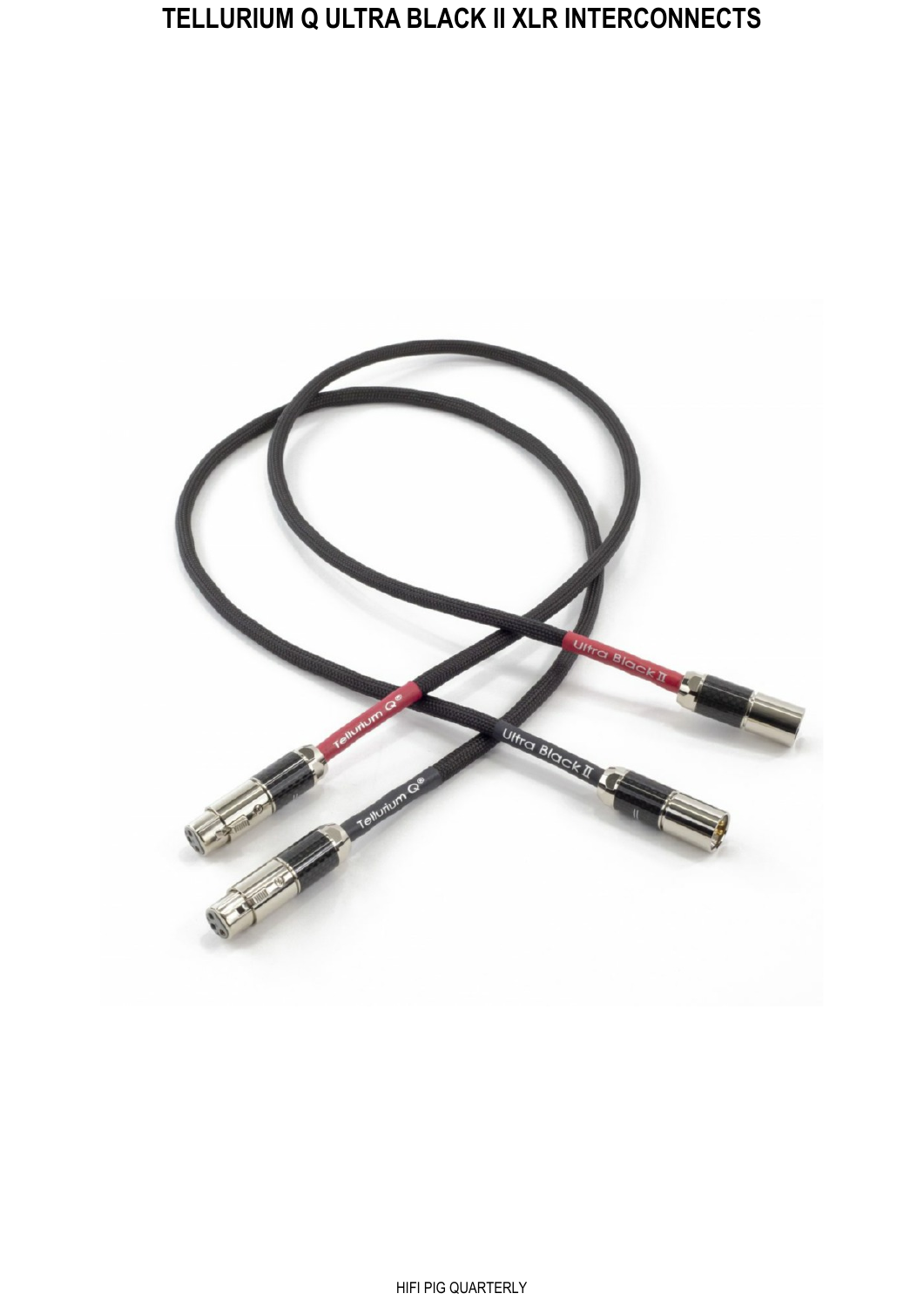#### **SOUND QUALITY**

Don't tell me CD is dead. Using my brilliant Krell KPS20i gives some astounding results. I still believe this to be one of the best and musical performers out there. This not only uses the excellent Philips CDM9 Pro transport but has no less than four power supplies and 12 regulators for digital and analogue sections, with the important digits up-sampled to 24bit and featuring 56-bit internal precision. No wonder the thing gets so hot. I wasn't shy to use this machine as the first part of my testing, initially with the older Ultra Black. The first piece of music was my Saint-Saëns Symphony no 3, better known as the Organ Symphony, though it also employs a brilliant rippling pianoforte part. The Chicago Symphony Orchestra do the best version out there in my opinion; a performance of great musicality with excellent placing of instruments and attention to detail of dynamics marked in the score. As expected, the Ultra Black gave a compelling performance with great bass, punchy treble and good detail of position of each instrument. It was good, but nothing on the scale of the Ultra Black II. I could now not only hear exquisite detail of each instrument, including the Organ sounding slightly out of tune on a few top pipes but in the second movement could hear the individual weight of the bow falling on the violin strings on their reprieve of the main theme. Everything was up a large notch on its predecessor; a more extended and clearer bass-end and improved speed and detail at all frequencies. This is quite unusual; usually one end of the frequency scale benefits at the expense of the other, but here nothing was lost. More importantly, it sounded like the orchestra was in the room with me.

Turning to Mussorgsky's Pictures at an Exhibition (Orchestre National de Lyon) the music was precise with a greater bass extension and energy than I remember it having. "Walking on the Moon", Yur Honig Trio, had me flying high with excitement with the level of detail of the music, particularly the powerful and close drumming with echoes from the snare drum so very clear. "Children Go Where I Send Them" (The Fairfield Four) was open, exact, tight and with an extended bass that my Torus sub welled in.

Thelonius Monk was a brilliant jazz pianist, and Devialet with Fondamenda has created a series of rare or forgotten albums of jazz treats including Monk's concert at Rotterdam in1967. 'Ruby, Dear Ruby' is one of his best-known works. The Telliurium Q gave an open and spacious performance, especially front and back. Despite this recording's lack of stereo depth, the cable made mono wholly acceptable even to my stereo ears. Monk's style might be somewhat dissonant, aggressive and with modern harmonies, but the cable eked out every ounce of musicality with panache. Music was controlled and highly addictive. The excellent percussion mic'ing allowed the music to sound alive; it might be forceful, but it was in control. The extended bass solo in track "Hackensack" had equally high potency, control and detail. This cable picked up everything.

Staying with jazz I turned to "Jump St(u)art" from Jim Gallioreto's Split 'Decision'. Again, it was the detail and pace in the bass that caught my attention. This track is recorded with just two AKG 414EB microphones recorded on to a Nagra IV S tape recorder, something I am in favour of to give a very natural spread and phase correct sound across the sound stage. With the acoustic bass on the left and Rhodes piano on the right and with tenor sax and drums in between this was a very natural sound covering all frequencies with detail and musicality, and no phase issues at all from this cable. Next, I chose "Poetspeak" with Fred Simon on keyboard. This had great control and depth with top ends clearer than from my resident cables. This was pure magic at work. Listening to "Tubby" (Ted Sirota's Rebel Souls) I was even able to pick out sympathetic vibrations from the bass on the

'snare' of the snare drums at the start. Everything was given space and respect from this cable; nothing out of place or exaggerated, nothing filtered out. This was as clean a sound as it gets.

Turning to Mozart's Horn concerto in Eb K-447 suddenly the soundstage was wide and spacious. Indeed, something the Ultra Black II excelled in was in getting the maximum out of the soundstage. I was now in a big hall rather than it being a 'pair of AKG microphones'. The Ultra Black gave a greater depth to the soundstage than the more forward sound from my resident cables. Whilst the Mozart horn concertos don't perhaps get such a good reception as his piano concertos, in reality, the horn has an even wider expressive range than the keyboard and is none the less exciting. Indeed the horn is thought to be closely related to the human voice; its range being close to that of a baritone. The TQ cable gave an extremely emotional and human performance, so much so that I was compelled to listen to the other three Horn concertos on this album from Philips (Hermann Baumann and St Paul Chamber Orchestra). So much for doing a quick review. Whatever I played I wanted to hear more and more. Not bad for TQ's mid-range cable. I just wondered how good their top-end Silver cable would sound like.

Placing the Ultra Black II between the pre and power amplifier gave equally good results. Listening to Lee Jones's distinctive voice in "Spring Can Really Hang You Up the Most", her almost "yawning" voice was so detailed accompanied by the equally relaxed bass and guitar I was far from yawning as I hadn't heard such a controlled bass end for ages.

The "world's first Binaural Direct Cut Recording" from Chasing the Dragon and Pachelbel's Canon was next on the listening list. This record really needs to have a pair of headphones at the end of it as it doesn't work so well on speakers, but the TQ cable made every ounce of reverb count. Whilst other cables might smear the sound, the Black II was pure black and white. Nothing added and nothing taken away. I was there amongst the musicians.

STS from The Netherlands make some amazing recordings, largely using the iconic Philips EL3501 reel to reel, though their collection of other machines from around the world will set any reel-to-reel lover drooling at the mouth. I am pleased to have several recordings from this company. Their "On the Way to the 30th Analog Forum Anniversary" is perhaps not the easiest title to remember but the music is very memorable and easy to listen to, with close-mic'd guitar and beautiful saxophone playing. Fritz de With's recordings have excellent space and timing as well as great sound quality and track 2 "They Can't Take that Away from Me" from George Gershwin certainly had nothing missing. Again, the TQ gave a clear rendition with complete focus on making good music. I could understand exactly what Geoff meant about focusing on eradicating phase distortion. Interestingly Fritz de With ensures in his recordings that there is phase purity, both by the choice of cables/connections and also acoustic phase that is acquired through proper placement of the microphones, something I was OTT about as a sound engineer at the BBC. The TQ cable extended that further in my system. The music was so pure. "It Might As Well Be Spring" allowed me to pin-point in 4K detail every breath from the beautiful tenor saxophone. This was fun and I really didn't want to have to unplug these cables but alas I would need to do so, well, maybe after a few more records and reel to reel tapes, and perhaps a glass of wine…

#### **CONCLUSION**

For precision from lowest to highest frequencies and with all types of music these cables are a no brainer. Having run in these cables over